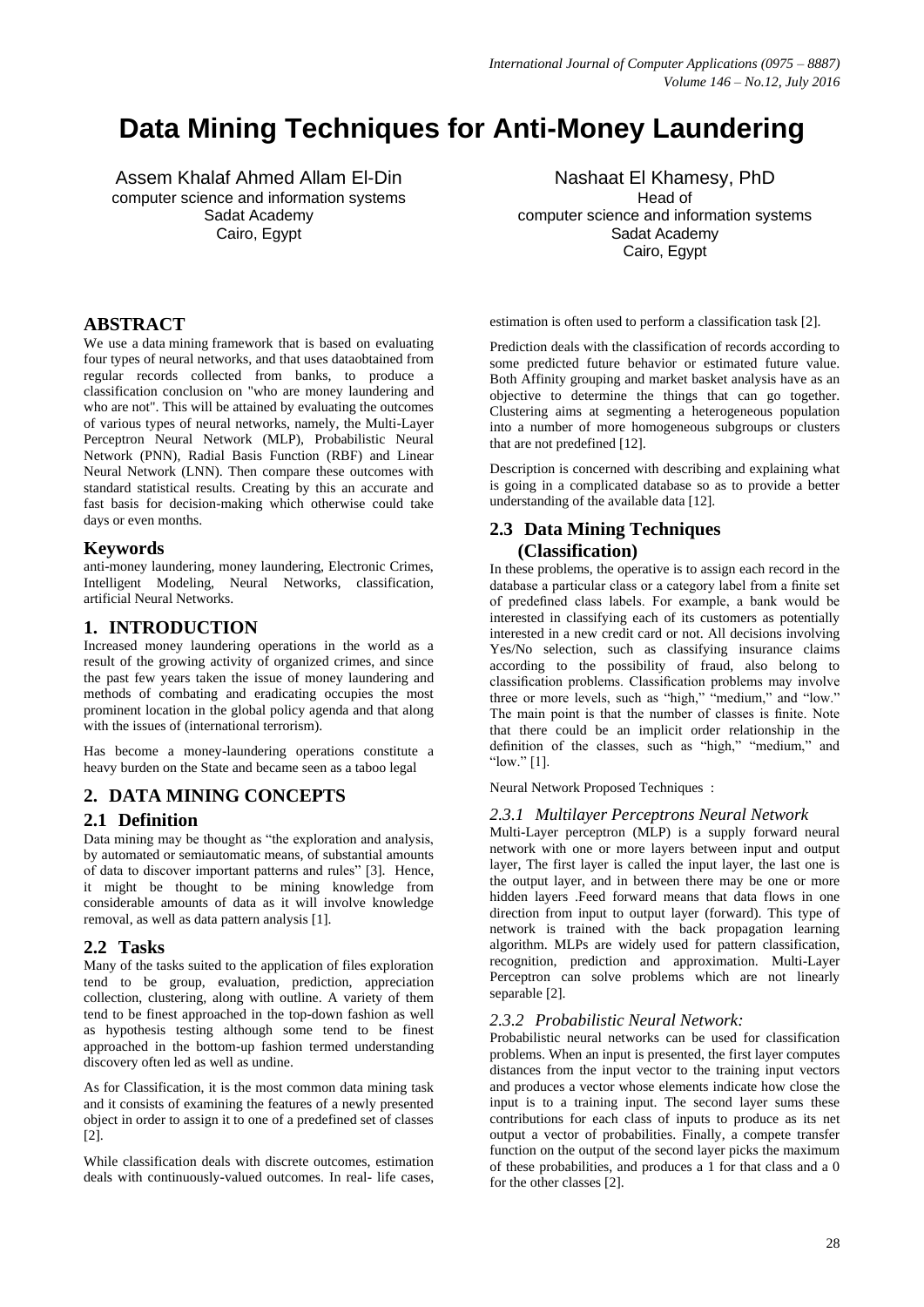PNN is a useful neural network architecture with slightly different in fundamentals from back propagation. The architecture is feed forward in nature which is similar to back propagation, but differs in the way that learning occurs. PNN is supervised learning algorithm but includes no weights in its hidden layer [2].

### *2.3.3 Linear Neural Network*

The linear network provides a good benchmark against which to compare the performance of your neural networks[13]. It is quite possible that a problem that is thought to be highly complex can actually be solved as well by linear techniques as by neural networks. If you have only a small number of training cases, you are probably anyway not justified in using a more complex model [2].

Here you design a linear network that, when presented with a set of given input vectors, produces outputs of corresponding target vectors. For each input vector, you can calculate the network's output vector. The difference between an output vector and its target vector is the error. You would like to find values for the network weights and biases such that the sum of the squares of the errors is minimized or below a specific value. This problem is manageable because linear systems have a single error minimum. In most cases, you can calculate a linear network directly, such that its error is a minimum for the given input vectors and target vectors [2].

### *2.3.4 Radial Basis Function*

Radial basis function (RBF) networks are feed-forward networks trained using a supervised training algorithm. They are typically configured with a single hidden layer of units whose activation function is selected from a class of functions called basis functions. While similar to back propagation in many respects, radial basis function networks have several advantages. They usually train much faster than back propagation networks. They are less susceptible to problems with non-stationary inputs because of the behavior of the radial basis function hidden units [2].

The design of a RBF in its most basic form consists of three separate layers. The input layer is the set of source nodes (sensory units). The second layer is a hidden layer of high dimension. The output layer gives the response of the network to the activation patterns applied to the input layer [2].

Radial basis function neural networks (RBF) form a class of artificial neural networks, which has certain advantages over other types of neural networks including better approximation capabilities, simple network structure, and faster learning. RBF training is mainly based on the estimation of various parameters: centers, widths, connecting weights between neurons etc [2].

# **3. RELATED WORK**

# **3.1 Classifying Blood Donors Using Data Mining Techniques**

This study has revealed classification procedures for Blood Collection Donors data sets. This, in fact, is attained through the use of data mining classifiers to create a decision tree. The main target of this study is the advancement of a system that is required for the timely evaluation of huge Blood Group Donors data sets.

# **3.2 Money Laundering Crime under Electronic Payment Background**

As the result of information technology's development, promoted the tradition payment means enormously to the computerization development advancement. The electronic payment has accelerated the money circulation speed, and has brought the enormous convenience for the modern trade activity[4]. But the electronic payment's characteristics such as invisible, high speed, concealment and so on have provided the enormous convenience to the money laundering criminal activity, and presented the enormous challenge to the traditional counter- money laundering system[9].

# **3.3 Neural Networks In Data Mining**

Companies have been collecting data for decades, building massive data warehouses in which to store it. Even though this data is available, very few companies have been able to realize the actual value stored in it. The question these companies are asking is how to extract this value. The answer is Data mining. There are many technologies available to data mining practitioners, including Artificial Neural Networks, Regression, and Decision Trees. Many practitioners are wary of Neural Networks due to their black box nature, even though they have proven themselves in many situations. This paper is an overview of artificial neural networks and questions their position as a preferred tool by data mining practitioners[15].

# **3.4 Data Mining-Based Solution For Detecting Suspicious Money Laundering Cases In An Investment Bank**

Money laundering poses a serious threat not only to financial institutions but also to the nation. This criminal activity is becoming more and more sophisticated and seems to have moved from the cliché of drug trafficking to financing terrorism and surely not forgetting personal gain[6]. Most international financial institutions have been implementing anti-money laundering solutions to fight investment fraud. However, traditional investigative techniques consume numerous man-hours. Recently, data mining approaches have been developed and are considered as well-suited techniques for detecting money laundering activities[8].

# **4. PROPOSED SOLUTION**

# **4.1 Proposed Framework and Case Investigation for Problem Solving**

The actual Framework of research shows in Fig.1. That the Data Mining applied the thinking ability issue solving. This will be attained by evaluating various types of neural networks[11], the Multi-Layer Perceptron Neural Network (MLP), Probabilistic Neural Network (PNN), Radial Basis Function (RBF) and Linear Neural Network (LNN) to a regular record outcome that collected from banks [10], and selecting the neural network giving the highest functionality in facts classification to to produce a conclusion on "who are money laundering and who doesn't".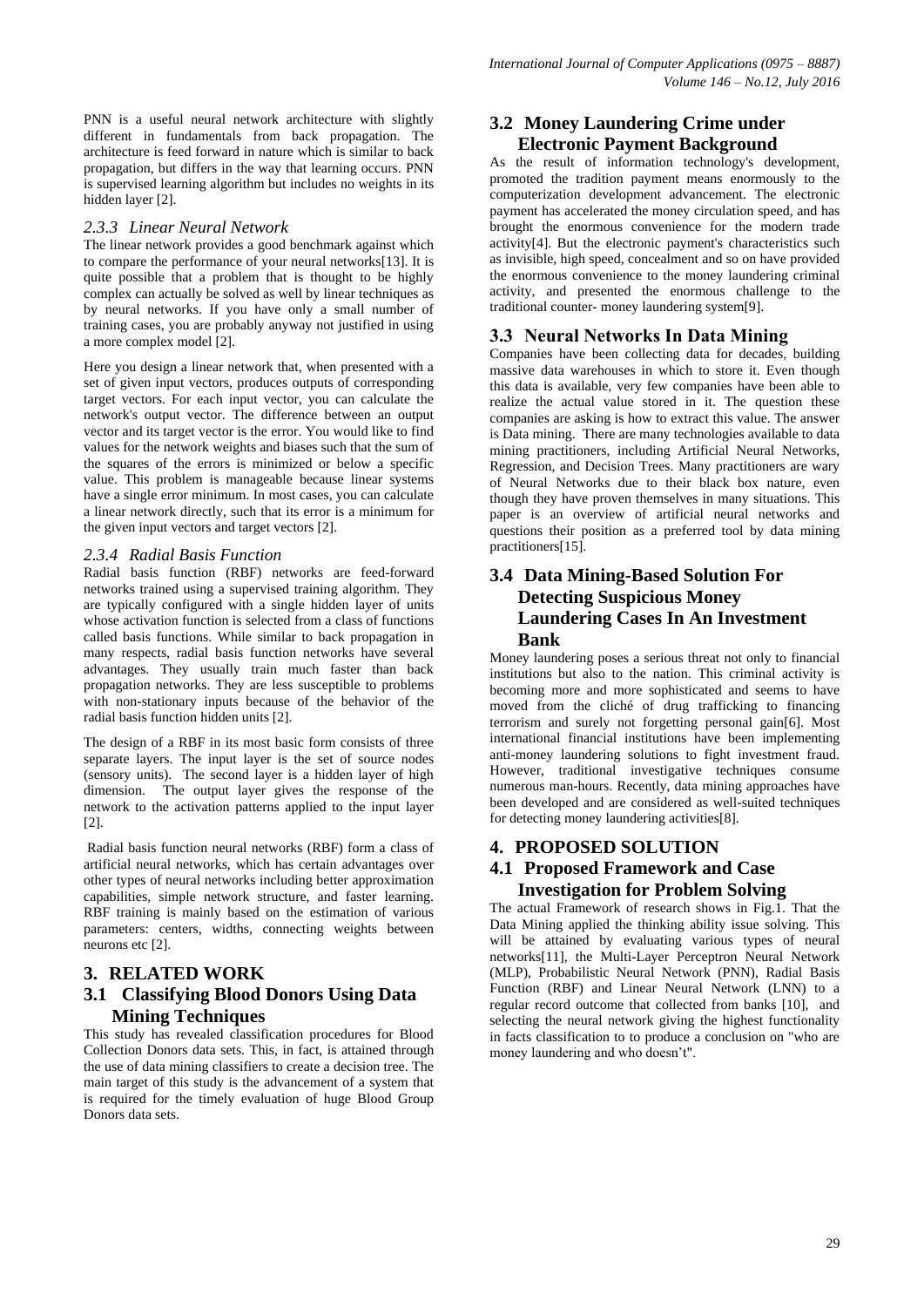

**Fig. 1. Proposed framework for problem solving**

#### **4.2 The Framework Procedure:**

*4.2.1 collecting data " Source of Data "*

Bank Sheets.

Method of Data Collection

- Appointments with bank officials (IT Department) in bank.
- Using bank paperwork (paper and USB drives).
- Taking notes.

#### *4.2.2 Data Extraction*

With this research we all collected instances from the money laundry coming from banks. Lots of data are usually determined by one another; the data repeat will give a mistake as well as low classification performance within the attained phase. The advices of neural network should be impartial variables. This method of taking out the impartial data for problem solving in the huge data compiled.

#### *4.2.3 Transformation Process*

The actual data: including data purchased from your bank, are usually be imperfect, noisy and inconsistent, data cleanup work to fill up on missing valuations and proper in congruencies in the data [10]. The change process will start by producing an ERP Schema, which usually changes 150 unstructured paperwork to methodized report.

### *4.2.3.1 Missing value:*

Many etiquette solve this matter based on the volume of this missing values and the quantity of its reliance in the concluding decision. Therefore many of us load the lacking valuations personally while using the continuous value.

#### *4.2.3.2 Noisy data :*

Can be a arbitrary mistake in calculated valuations there are lots of etiquette to miss the disturbance data much like to clustering. We are able to show the noisy data by comparable ideals structured to class after that we could consider the outliers data and manage it physically[5].

#### *4.2.3.3 The Inconsistent data:*

You will find contradictions from the data which take place for many transactions; there are several data there are many repaired personally making use of additional recommendations. Some other contradictions data happen because of the data integration.

As an example presented feature features distinct names in several database, redundancy could also can be found.

#### *4.2.3.4 The Data Integration:*

By different data options in to one data keep referred to as (Data Warehouse). These data sources employ a several approach to get into the data in one data retail store just like a smooth document, and a several database, as an example, case id in one more database termed customer id and so on. Cautious integration of the data from several resources helps in minimizing and preventing redundancies and disparity in the caused data set. This can help enhancing the accuracy and reliability and rate from the following mining process.

### *4.2.3.5 The Data Selection:*

Choosing areas of data of specific fascination for the lookup area is the simplest way to acquire final results highly relevant to the lookup standards. On this study many of us choose the unbiased changing impact acquiring the money laundry instances as suggestions, including the quantity of the economic transactions, the size of the personal transactions, the typical annual revenue of the consumer, categorization of the consumer, level of the consumer, and the cash flow options. However choose the reliant factors as result, which can be your decision considered "if the client is committing money laundry or not" This choice will improve the neural network performance effectiveness

### *4.2.3.6 Data Transformation:*

The Data transformed while using Normalization method is especially helpful for classification algorithms including neural networks[14]. Normalizing the insight valuations for each and every characteristic calculated in the teaching will assist you to improve the learning phase [10]. The normalization method transactions the data in to appropriate forms for the mining procedure, the place that the characteristic data are scaled so as to tumble inside a small specific selection.

#### **5. TARGET DATA SET**

The actual study applied 70% of data intended for teaching the neural network and 30% will probably be applied as a totally impartial check on the network. And that's due to the fact, if the neural network has been analyzed for a passing fancy pair of data which were useful for the education, it won't be distinct temperature it discovered to "predict" or to "memorize" patterns.

**TABLE 1. Sample of data Input and the factors affecting the database after normalization process**

|    | Independent Factors affecting on customers |                            |                              |                               |                      |                           |                         |                                    |                      |                             |  |  |
|----|--------------------------------------------|----------------------------|------------------------------|-------------------------------|----------------------|---------------------------|-------------------------|------------------------------------|----------------------|-----------------------------|--|--|
| š  | transaction<br>Count                       | <b>Transaction</b><br>Type | <b>Transaction</b><br>Amount | <b>Transaction</b><br>Country | Customer<br>Location | Customer<br>Work<br>level | <b>Customer</b><br>Type | <b>Customer</b><br>Other<br>Income | Customer<br>Category | Customer<br><b>Decision</b> |  |  |
|    | 0 1818                                     | 0.869565                   | 0                            | 0                             | 0.3333               |                           |                         |                                    |                      | 0                           |  |  |
|    | 0.1818                                     | 0.869565                   | 0                            | Ō                             | 0.3333               | 0.666666                  |                         |                                    |                      | 0                           |  |  |
| ξ  | 0.1818                                     | 0.869565                   | 0                            | 0                             | 03333                |                           |                         |                                    |                      | 0                           |  |  |
|    | 0.1818                                     | 0.869565                   | 0                            | 0                             | 0.3333               |                           |                         |                                    |                      | 0                           |  |  |
| ۰  | 0.1818                                     | 0.869565                   | 0                            | Ō                             | 0.3333               |                           |                         |                                    |                      | 0                           |  |  |
| 6  | 0 1818                                     | 0.869565                   | 0                            | 0                             | 0.3333               | 0.666666                  | 0                       |                                    | 075                  |                             |  |  |
|    | 0.1818                                     | 0.869565                   | 0                            | Ō                             | 0.3333               |                           |                         |                                    |                      | 0                           |  |  |
| 8  | 0.1818                                     | 0.434782                   | 0                            | 0                             | 0.3333               |                           |                         | Ō                                  |                      | 0                           |  |  |
| 9  | 0.1818                                     | 0.434782                   | 0                            | 0                             | 0.3333               |                           |                         |                                    |                      | Ô                           |  |  |
| 10 | 0.1818                                     | 0.434782                   | 0                            |                               | 0.3333               | 0.666666                  |                         |                                    |                      | 0                           |  |  |

When the number of layers, as well as number of items in every layer, are already chosen, the network's weight and thresholds should be arranged to reduce the conjecture mistake produced by the networks. Here is the function of the teaching algorithms. The traditional instances which have been collected are employed to instantly modify the weight load and to be able to reduce this mistake.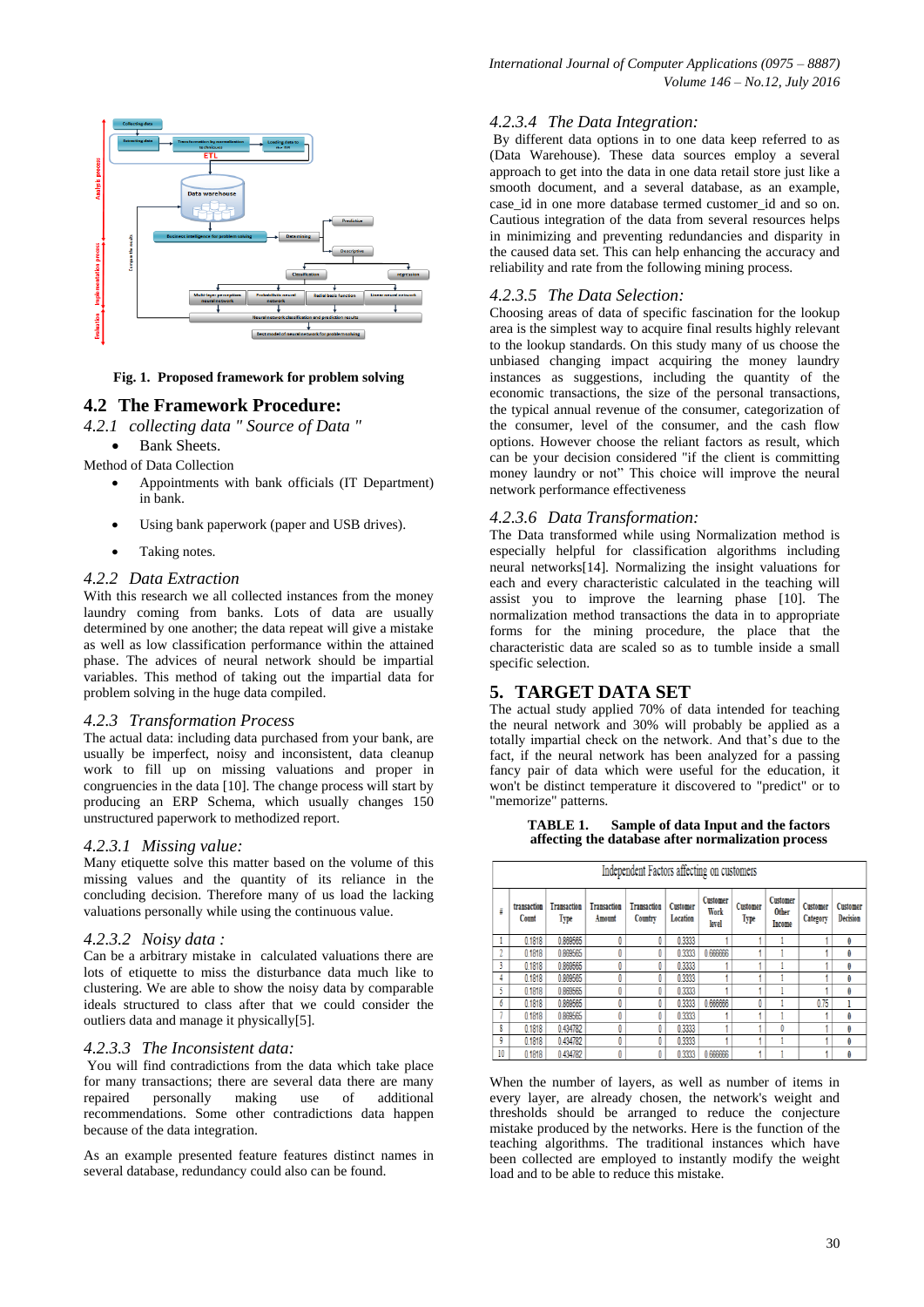# **6. PROBLEM SOLUTION**

The STATISTICA is a thorough, included data analysis, visuals, database management, and personalized application advancement system having a large selection of standard and innovative analytic techniques for business, data mining, science, and architectural applications.

The issue of identifying the number of neural networks layer and the number of nodes in each and every layer, which makes a lot of permutations amounting to be able to 300 networks by training and testing each and every techniques, and select the right functionality based on a stability mistake versus selection with 4 maintained networks.

### **7. CLASSIFICATION PERFORMANCE**

The classification pace of the MLP, PNN, RBF, Linear Neural Network techniques are in comparison, for acknowledged factors that neural networks supply the powerful of classifying the data imports[12]. The right classification pace, the mistake pace for every neural network and the length time required for classification are revealed in Table 2.

Though the linear allows greater performance outcome together with 0.80 correct data classification followed by MLP with 0.68 and rapprochement the PNN and the RBF with 0.64 for the first one and 0.61 for the second. Though the Linear Neural Network results supply the most competitive classification mistake throughout the implantation with 0.36 normally the RBF provides the highest classification mistake with 0.58. The MLP requires the longest time to educate the neural network and classify the data with 4 minutes and 25 seconds, while the rest of neural networks take 6 seconds to do this task.

**TABLE 2. Neural Network Classification Performance in Implementation Process**

| #            | <b>Neural</b><br><b>Networks Type</b> | <b>Correct Classification</b><br>Rate | Error<br><b>Classification Rate</b> | <b>Classification</b><br><b>Time</b> |
|--------------|---------------------------------------|---------------------------------------|-------------------------------------|--------------------------------------|
| 1            | Multi-Layer Perception                | 0.68                                  | 0.39                                | 4:25                                 |
| $\mathbf{r}$ | Probabilistic Neural Network          | 0.64                                  | 0.43                                | 0:06                                 |
| 3            | Radial Basis Function                 | 0.61                                  | 0.58                                | 0:06                                 |
| 4            | Linear Neural Network                 | 0.80                                  | 0.36                                | 0:06                                 |

The Linear Neural Network technique commence with 2 layer; 11 inputs, 1 output, without hidden layer, shown in Figure 5.1 .

That could resolute the 0.99 teaching functionality, 1.00 choosing efficiency and 1.00 testing efficiency and it have a 0.000001 training mistake, 0.04 select mistake and the lowest testing mistake with 0.00, that shows in Table3.



**Fig. 2. Linear Neural Network Model**

Outcome executed by the MLP design that was recommended by smart difficulty solver has been observed with 4 layers; 11 inputs, 1 output, and 12 hidden neurons in layer1 as well as 11 hidden neurons additionally in layer 2, shown in Figure 5.2, established the 0.98 teaching functionality, 1.00 choosing efficiency and 0.95 testing performance. On the other hand use 0.00259 selecting mistakes, 0.09 training mistakes and testing mistakes of 0.23, which shows in Table3.



#### **Fig. 3. MLP Neural Network Model that performed the optimal solution for problem solving**

An additional solution with regard to difficulty handling was a Probabilistic Neural Network (PNN) establish with 4 layers; 11 inputs, 1 output, and two hidden layers with 84 neurons in the first hidden layer and 2 neurons in the second layer, as shown in Figure 5.3, that established the 1.00 teaching functionality, 0.98 selecting performance and 0.86 testing functionality. On the other hand having the highest teaching error with 0.99, 0.99 choose mistake and the testing error of 0.94 that are shown in Table 3.



**Fig. 4. PNN Neural Network Model**

The Radial Basis Function (RBF) Rating as second neural network becomes an excellent outcome recognized with 5 layer; 11 inputs, 1 output, and one hidden layer with 5 neurons, shows in Figure 5.4, established the 0.65 teaching functionality, 0.80 choosing functionality and 0.73 testing functionality. On the other hand have a 0.30 training error, 0.19 select errors and a testing error of 0.27, which are shown in Table 3.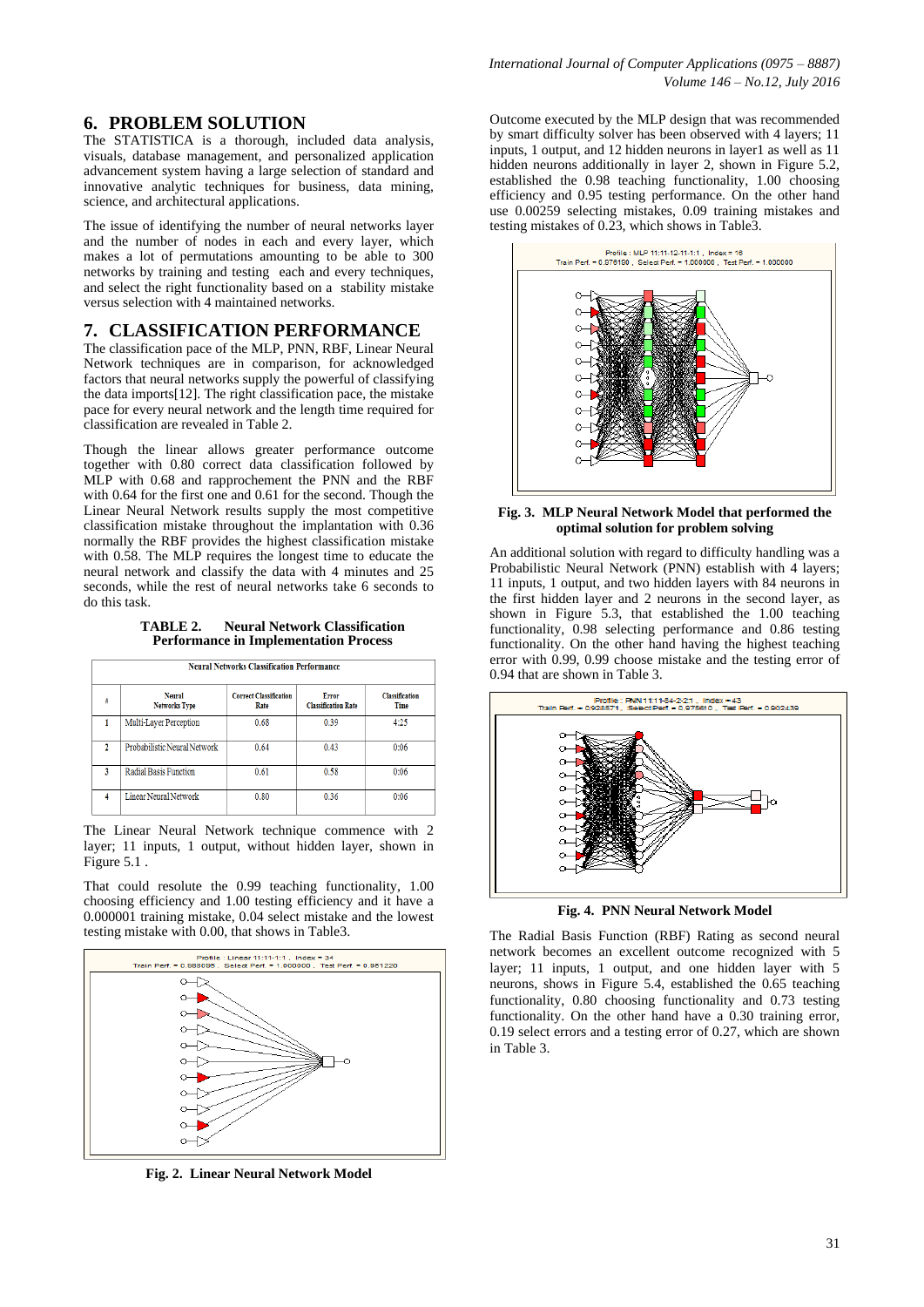

**Fig. 5. The best result Radial Basis Function obtains ahighest performance:**

**TABLE 3. Profiling Performance of Neural Networks in Training Process**

| Index | Profile             | Train<br>Perf | <b>Select</b><br>Perf | <b>Test Perf</b> | Train<br>Error | <b>Select</b><br>Error | Test<br>Error | Inputs | Hidden(1) | Hidden(2) |
|-------|---------------------|---------------|-----------------------|------------------|----------------|------------------------|---------------|--------|-----------|-----------|
|       | Linear 11:11-1:1    | 0.988095      | 000000                | 1.000000         | 0.000001       | 0.042494               | 0.000000      | Ħ      |           |           |
|       | MLP 11:11-12-11-1:1 | 0.976190      | 1.000000              | 0.951220         | 0.087761       | 0.000259               | 0.226089      | 11     | 12        | 11        |
| 3     | PNN 11:11-84-2-2:1  | 000000        | 0.975610              | 0.878049         | 0.998677       | 0.986978               | 0.938239      | n      | 84        | ٠         |
|       | RBF11:11-5-1:1      | 0.654762      | 0.804878              | 0.731707         | 0.295292       | 0.194382               | 0.269715      | 11     |           |           |

describes the assessment involving the four forms of neural networks clarify the training, selecting, testing performance and the error rate throughout the implementation process.

# **8. PREDICTION RESULTS**

**TABLE 4. Shows the evaluation between the real selection result from database and the Neural Networks Prediction results, the MLP shows the best prediction results** 

**TABLE 5. Sample of Comparison the Prediction Results of Neural Networks**

|                | Compare the Actual Deserved Decision Result of Prediction neural networks |                         |                         |                         |            |  |  |  |  |
|----------------|---------------------------------------------------------------------------|-------------------------|-------------------------|-------------------------|------------|--|--|--|--|
|                | Decision                                                                  | Linear                  | <b>MLP</b>              | PNN                     | <b>RBF</b> |  |  |  |  |
| 1              | o                                                                         | ᡖ                       | $\overline{\mathbf{o}}$ | ō                       | ᡖ          |  |  |  |  |
| $\overline{2}$ | 1                                                                         | 1                       | $\overline{\mathbf{o}}$ | ō                       | ō          |  |  |  |  |
| 3              | 1                                                                         | 1                       | $\circ$                 | $\circ$                 | o          |  |  |  |  |
| 4              | 1                                                                         | 1                       | $\circ$                 | $\circ$                 | o          |  |  |  |  |
| Б              | $\Omega$                                                                  | $\Omega$                | $\circ$                 | $\circ$                 | $\circ$    |  |  |  |  |
| 6              | 1                                                                         | 1                       | 1                       | 1                       | 1          |  |  |  |  |
|                | Ō                                                                         | Ō                       | 1                       | 1                       | 1          |  |  |  |  |
| B              | 1                                                                         | 1                       | 1                       | 1                       |            |  |  |  |  |
| 9              | $\Omega$                                                                  | $\Omega$                |                         |                         |            |  |  |  |  |
| 10             | 1                                                                         | 1                       |                         |                         |            |  |  |  |  |
| 11             | 1                                                                         | 1                       | 1                       | 1                       | o          |  |  |  |  |
| 12             | 1                                                                         | 1                       |                         | 1                       |            |  |  |  |  |
| 13             | 1                                                                         | 1                       | 1                       | 1                       | 1          |  |  |  |  |
| 14             | 1                                                                         | 1                       | 1                       | 1                       | o          |  |  |  |  |
| 15             | 1                                                                         | 1                       | 1                       | 1                       |            |  |  |  |  |
| 16             | 1                                                                         | 1                       | 1                       | $\overline{\mathbf{o}}$ | 1          |  |  |  |  |
| 17             | 1                                                                         | 1                       | $\overline{\mathbf{o}}$ | $\overline{\mathbf{o}}$ | 1          |  |  |  |  |
| 18             | 1                                                                         | 1                       | $\overline{\mathbf{o}}$ | 1                       | 1          |  |  |  |  |
| 19             | ō                                                                         | ō                       | $\overline{\mathbf{o}}$ | $\overline{\mathbf{o}}$ | ō          |  |  |  |  |
| 20             | $\overline{\mathbf{o}}$                                                   | ō                       | $\overline{\mathbf{o}}$ | $\overline{\mathbf{o}}$ | 1          |  |  |  |  |
| 21             | 1                                                                         | 1                       | $\overline{\mathbf{o}}$ | 1                       |            |  |  |  |  |
| 22             | ō                                                                         | $\overline{\mathbf{o}}$ | $\overline{\mathbf{o}}$ | ᠊ᢐ                      | ō          |  |  |  |  |
| 23             | o                                                                         | $\overline{\mathbf{o}}$ | $\overline{0}$          | $\overline{0}$          |            |  |  |  |  |

# **9. SENSITIVITY ANALYSIS**

The sensitivity analysis suggests that input variable is is recognized as most critical by the Neural Network models. The tenderness is the ratio between the mistakes together with omission, the baseline mistake and ranks the factors in the order worth focusing on, and the impact on people who commit money laundry. It is shown in Table 5.

**TABLE 6. Summary Reports of Neural Network Ranking Affecting Factors according of its impact**

|            |       | transaction<br>Count | Transaction<br>Type | Transaction<br>Process | <b>Transaction</b><br>Amount | Transaction<br>Country | Customer<br>Location | Customer<br>Work<br>level | Customer<br>Type | Customer<br><b>Other</b><br>Income | Customer<br>Category<br>D | Customer<br>Income |
|------------|-------|----------------------|---------------------|------------------------|------------------------------|------------------------|----------------------|---------------------------|------------------|------------------------------------|---------------------------|--------------------|
| Linear     | Ratio | .648224              | 1.012618            | 1.005467               | 1.025123                     | 1.282299               | 1.00121              | 1.075432                  | 1.432766         | 1.006361                           | 1.432766                  | 0.97814            |
|            | Rank  | 3.000000             | 7.000000            | 9.000000               | 6.000000                     | 4.000000               | 10.00000             | 5,000000                  | 2,000000         | \$,000000                          | 1.000000                  | 11.00000           |
|            |       |                      |                     |                        |                              |                        |                      |                           |                  |                                    |                           |                    |
| <b>MLP</b> | Ratio | 23765.1              | 154,3577            | 2588.60                | 1.55999                      | 3202.57                | 1063.553             | 9608.53                   | 0.04681          | 18.47736                           | 171.2317                  | 1.890              |
|            | Rank  | 1.0                  | 7,0000              | 4.00                   | 10.00000                     | 3.00                   | 5.000                | 2.00                      | 11,00000         | \$,00000                           | 6,0000                    | 9.000              |
|            |       |                      |                     |                        |                              |                        |                      |                           |                  |                                    |                           |                    |
| PNN        | Ratio | 0.99262              | 0.998329            | 0.998692               | 0.999117                     | 0.97467                | 0.999459             | 0.999452                  | 1.000662         | 0.998567                           | 1.000662                  | 1.002395           |
|            | Rank  | 10.00000             | 9.000000            | 7.000000               | 6.000000                     | 11.00000               | 4.000000             | 5.000000                  | 2,000000         | 8 000000                           | 3.000000                  | 1.000000           |
|            |       |                      |                     |                        |                              |                        |                      |                           |                  |                                    |                           |                    |
| RBF        | Ratio | 1.094252             | 0.99238             | 0.99191                | 1.032559                     | 1.051697               | 0.93954              | 0.97337                   | 0.98886          | 0.99390                            | 0.988859                  | 0.98944            |
|            | Rank  | 1.000000             | 5.00000             | 6,00000                | 3.000000                     | 2,000000               | 11,00000             | 10.00000                  | \$,00000         | 4,00000                            | 9,000000                  | 7.00000            |
|            |       |                      |                     |                        |                              |                        |                      |                           |                  |                                    |                           |                    |

Almost all Neural Network models in comparison for difficulty solving as well as rating the elements impact the customers who make money laundry based on the impression of each one element. All models are in keeping with the wad of cash of each customer and the category of the customer is the most crucial element affecting how to determine money laundry instances. The study outcomes explain to if the money laundry ailments applied on any customer, then he would turn into a person dedicated money laundry and we should review all his thought transactions and his motions inside the bank during the period of the money laundry[7].

# **10. CLASSIFICATION RESULT**

| <b>TABLE 7.</b> Comparison of the Classification results |
|----------------------------------------------------------|
| of Neural Netw orks Profiling the Correct and the        |
| Wrong execution                                          |

|                       | <b>MLP</b> committing<br>money laundry |          | <b>PNN</b> committing<br>money laundry |          | <b>RBF</b> committing<br>money laundry |          | <b>Linear committing</b><br>money laundry |          |  |
|-----------------------|----------------------------------------|----------|----------------------------------------|----------|----------------------------------------|----------|-------------------------------------------|----------|--|
|                       | decision.                              |          | decision.                              |          | decision.                              |          | decision.                                 |          |  |
| <b>Classification</b> |                                        | Didn't   |                                        | Didn't   |                                        | Didn't   |                                           | Didn't   |  |
| <b>Factors</b>        | Committed                              | commit.  | Committed                              | commit   | Committed                              | commit   | Committed                                 | commit   |  |
| Total                 | 149 0000                               | 17 00000 | 149 0000                               | 17 00000 | 149 0000                               | 17 00000 | 149 0000                                  | 17 00000 |  |
| Correct               | 149 0000                               | 15 00000 | 147 0000                               | 13 00000 | 104 0000                               | 14 00000 | 149 0000                                  | 14 00000 |  |
| Wrong                 | 0.0000                                 | 2.00000  | 2.0000                                 | 4.00000  | 45.0000                                | 3.00000  | 0.0000                                    | 3.00000  |  |
| <b>Unknown</b>        | 0.0000                                 | 0.00000  | 0.0000                                 | 0.00000  | 0.0000                                 | 0.00000  | 0.0000                                    | 0.00000  |  |
| Correct (%)           | 100 0000                               | 88 23529 | 98 6577                                | 76 47059 | 69 7987                                | 82 35294 | 100 0000                                  | 82 35294 |  |
| Wrong (%)             | 0.0000                                 | 11.76471 | 1.3423                                 | 23.52941 | 30.2013                                | 17.64706 | 0.0000                                    | 17.64706 |  |
| Unknown (%)           | 0.0000                                 | 0.00000  | 0.0000                                 | 0.00000  | 0.0000                                 | 0.00000  | 0.0000                                    | 0.00000  |  |

The actual Classification Evaluation outcomes of Neural Networks, which profiling the correct and the wrong performance shows that the MLP provides the best classification rate in Table 6.

# **11. CONCLUSIONS**

The LNN neural network gives the best performance of classification rate and high performance of training, selecting and testing the data and lowest error.

The Linear Neural Network (LNN) Neural Network approach could be performed on other financial transactions according to multi factors and many other applications.

The research helps you to slow up the time of data evaluation and enhances the pace of conclusion creating, and the recourses employed for evaluation method like paper, document as well as file. Additionally there is much you can 'teach' the actual neural networks by serving it data so as to get exact outcomes and powerful.

### **12. REFERENCES**

[1] Gordon S ,Linoff.,Michael,J.,Berry Apr.2011 Data Mining Techniques: For Marketing, Sales, and Customer Relationship Management, Wiley Computer Publishing; 3rd.